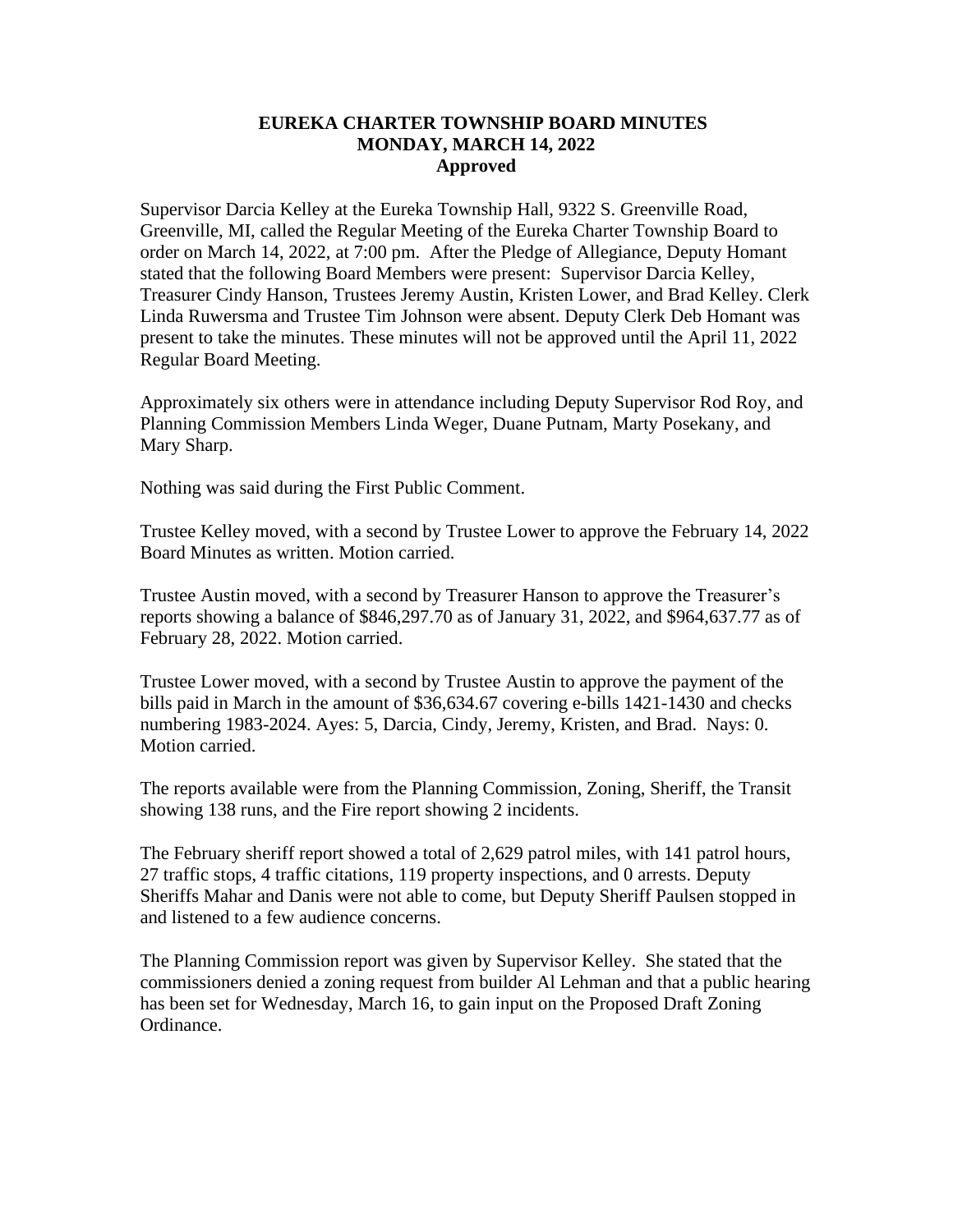Treasurer Hanson shared that the Township has gained an additional several hundred dollars in ARPA funding. There was some brief discussion regarding putting ARPA funds toward various proposed projects.

Treasurer Hanson moved, with a second by Trustee Lower to use ARPA funds to purchase property adjacent to the Township Hall from Al Lehman for \$60,000.00. Ayes: 5, Darcia, Cindy, Jeremy, Kristen, and Brad. Nays: 0. Motion carried.

Trustee Lower moved, with a second by Treasurer Hanson to use ARPA funds to accept a bid for a tennis court/two pickle ball courts in an amount up to \$22,000.00. Ayes: 5, Darcia, Cindy, Jeremy, Kristen, and Brad. Nays: 0. Motion carried.

Trustee Kelley moved, with a second by Trustee Lower to use ARPA funds to improve and add parking to the kayak area along River Road for \$20,256.00, as well as add an asphalt mat on South County Line by the bridge for \$7,548.00, with work completed by the Road Commission of Montcalm County for a total cost of \$27,804.00. Ayes: 5, Darcia, Cindy, Jeremy, Kristen, and Brad. Nays: 0. Motion carried.

Trustee Lower moved, with a second by Treasurer Hanson to use ARPA funds to purchase 100 mesh folding chairs from Arrow Swift in the amount of \$9,625.00. Ayes: 5, Darcia, Cindy, Jeremy, Kristen, and Brad. Nays: 0. Motion carried.

Trustee Austin moved, with a second by Treasurer Hanson to use ARPA funds to pay the \$124,112.70 difference between the contracted road work for 2022 versus what was in the budget. Ayes: 5, Darcia, Cindy, Jeremy, Kristen, and Brad. Nays: 0. Motion carried.

Supervisor Kelley stated that the Michigan Township Association Annual Conference will be held April 25-28, 2022.

The next Montcalm Townships Association Meeting/Dinner hosted by Day and Ferris Townships is scheduled for Tuesday, April 19, 2022, at 7:00 pm.

A public hearing is scheduled for March 16, 2022, during the Planning Commission Meeting regarding the Zoning Ordinance.

Supervisor Kelley shared that the Township website domain name is now eurekatownshipmi.gov.

Trustee Kelley moved, with a second by Trustee Austin to approve to contract with the Montcalm County Road Commission in 2022 for the following thirteen road projects:

- **1. To place an Asphalt Overlay on Youngman Road from Meijer Drive north to the end (.23 miles) for a Township cost of \$16,888.00**
- **2. To place Asphalt Overlay on Jordan Road from the Township Hall driveway to M-91 for \$2,601.60**
- **3. Gravel re-surface with limestone South County Line Road from Ranney Road to Flat River Bridge (0.70 miles) for \$29,950.60**